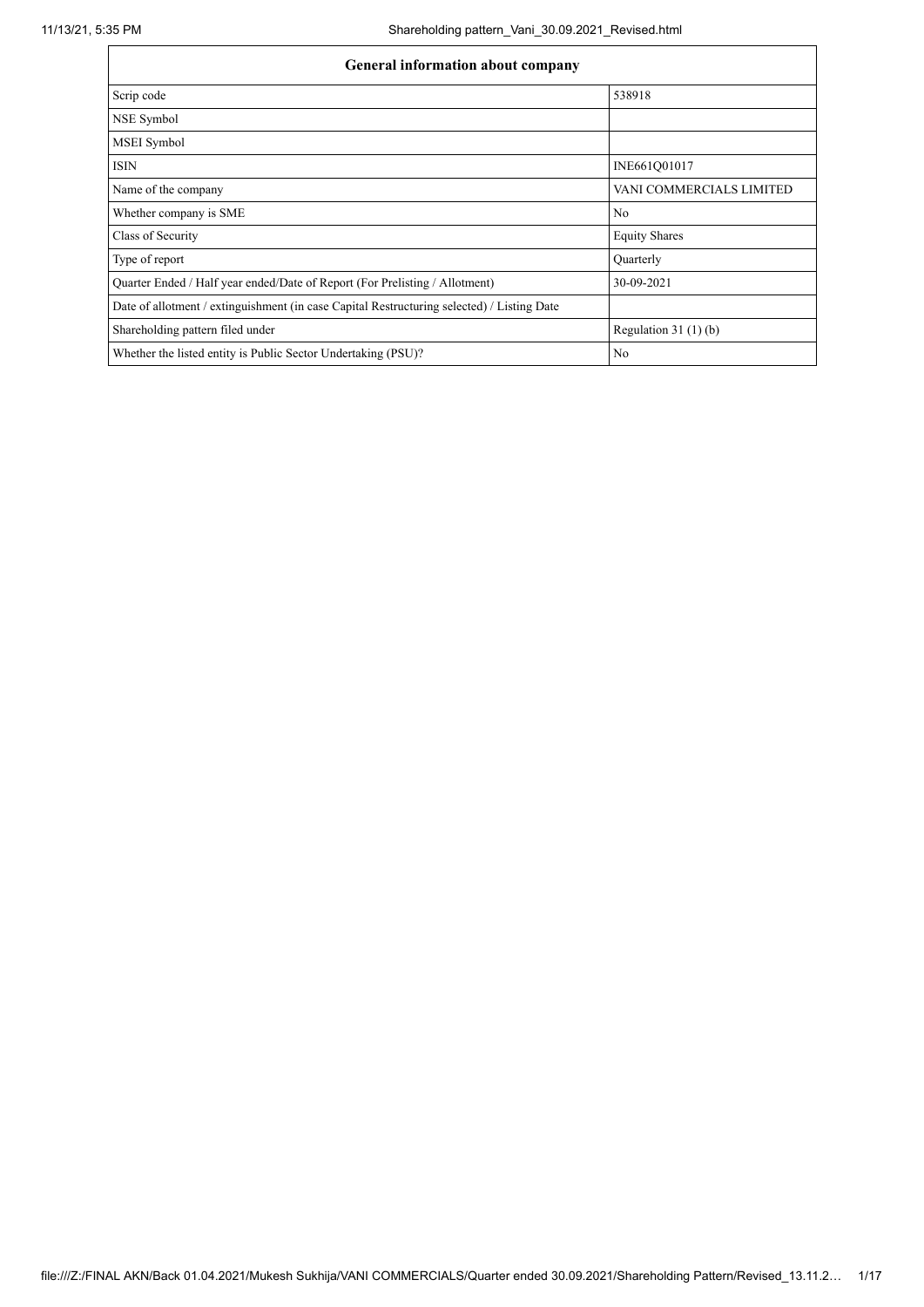|                | <b>Declaration</b>                                                                        |                |                                |                       |                             |  |  |  |  |  |  |  |
|----------------|-------------------------------------------------------------------------------------------|----------------|--------------------------------|-----------------------|-----------------------------|--|--|--|--|--|--|--|
| Sr.<br>No.     | Particular                                                                                | Yes/No         | Promoter and<br>Promoter Group | Public<br>shareholder | Non Promoter-<br>Non Public |  |  |  |  |  |  |  |
| 1              | Whether the Listed Entity has issued any partly paid up shares?                           | N <sub>o</sub> | N <sub>0</sub>                 | N <sub>0</sub>        | N <sub>0</sub>              |  |  |  |  |  |  |  |
| $\overline{2}$ | Whether the Listed Entity has issued any Convertible Securities<br>$\Omega$               | N <sub>o</sub> | No                             | No                    | N <sub>o</sub>              |  |  |  |  |  |  |  |
| 3              | Whether the Listed Entity has issued any Warrants?                                        | N <sub>o</sub> | No                             | No                    | No.                         |  |  |  |  |  |  |  |
| $\overline{4}$ | Whether the Listed Entity has any shares against which<br>depository receipts are issued? | N <sub>0</sub> | N <sub>o</sub>                 | No                    | N <sub>o</sub>              |  |  |  |  |  |  |  |
| 5              | Whether the Listed Entity has any shares in locked-in?                                    | N <sub>o</sub> | No                             | No                    | No                          |  |  |  |  |  |  |  |
| 6              | Whether any shares held by promoters are pledge or otherwise<br>encumbered?               | No             | N <sub>o</sub>                 |                       |                             |  |  |  |  |  |  |  |
| $\overline{7}$ | Whether company has equity shares with differential voting<br>rights?                     | No             | No                             | No                    | N <sub>o</sub>              |  |  |  |  |  |  |  |
| 8              | Whether the listed entity has any significant beneficial owner?                           | No             |                                |                       |                             |  |  |  |  |  |  |  |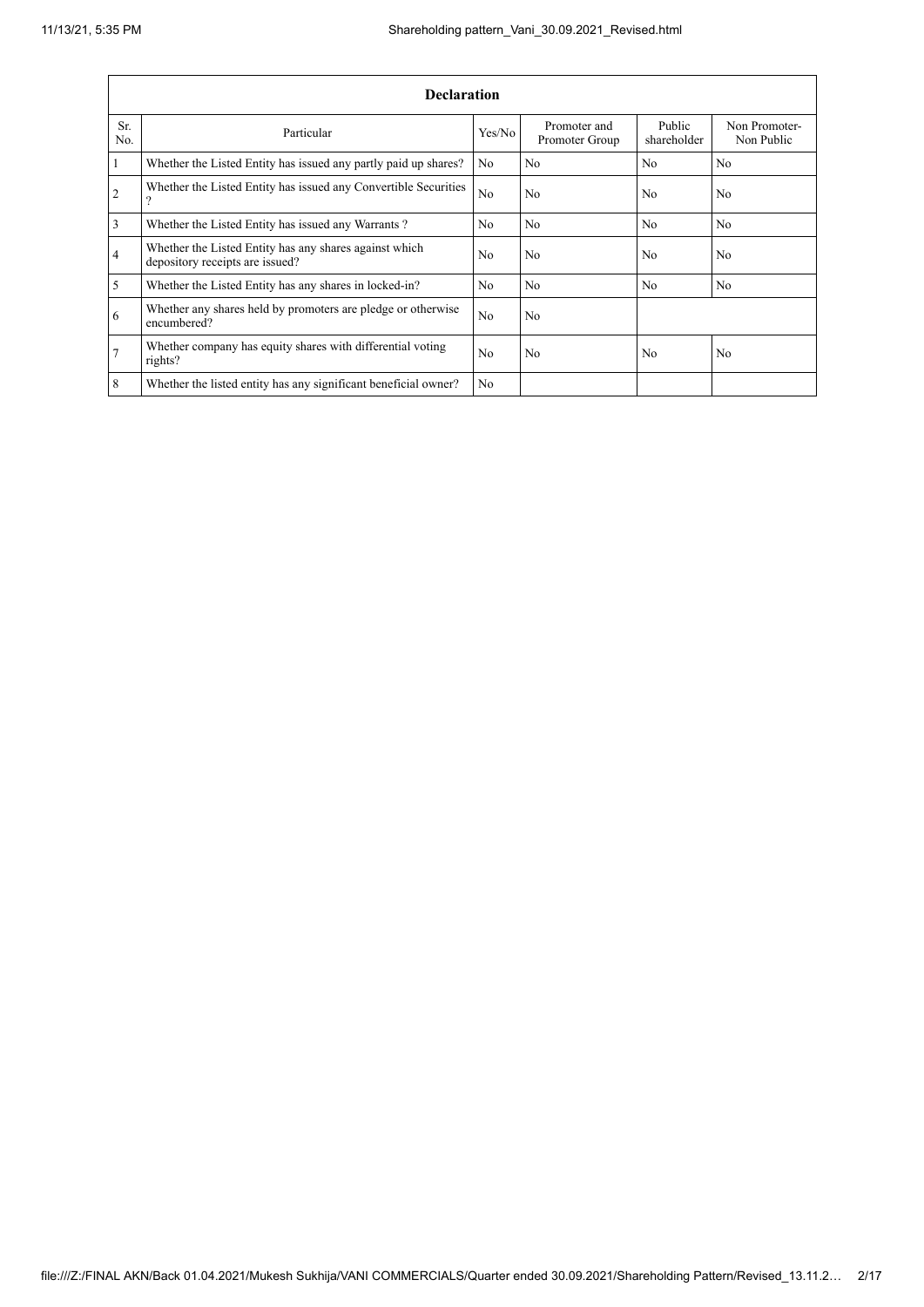$\mathsf{r}$ 

 $\overline{\phantom{a}}$ 

| Table I - Summary Statement holding of specified securities |                                           |              |                      |                      |                          |                              |                                          |                                                                  |               |                           |                     |
|-------------------------------------------------------------|-------------------------------------------|--------------|----------------------|----------------------|--------------------------|------------------------------|------------------------------------------|------------------------------------------------------------------|---------------|---------------------------|---------------------|
|                                                             | Category<br>of<br>shareholder<br>(II)     | Nos. Of      | No. of<br>fully paid | No. Of<br>Partly     | No. Of<br>shares         | Total nos.<br>shares         | Shareholding as a<br>% of total no. of   | Number of Voting Rights held in each<br>class of securities (IX) |               |                           |                     |
| Category<br>(1)                                             |                                           | shareholders | up equity            | paid-up<br>equity    | underlying<br>Depository | held (VII)                   | shares (calculated<br>as per SCRR, 1957) |                                                                  |               | No of Voting (XIV) Rights | Total as a          |
|                                                             |                                           | (III)        | shares<br>held (IV)  | shares<br>held $(V)$ | Receipts<br>(VI)         | $= (IV) +$<br>$(V)$ + $(VI)$ | (VIII) As a % of<br>$(A+B+C2)$           | Class<br>eg: X                                                   | Class<br>eg:y | Total                     | $%$ of<br>$(A+B+C)$ |
| (A)                                                         | Promoter<br>&<br>Promoter<br>Group        | 7            | 235100               |                      |                          | 235100                       | 5.71                                     | 235100                                                           |               | 235100                    | 5.71                |
| (B)                                                         | Public                                    | 705          | 3884700              |                      |                          | 3884700                      | 94.29                                    | 3884700                                                          |               | 3884700                   | 94.29               |
| (C)                                                         | <b>Non</b><br>Promoter-<br>Non Public     |              |                      |                      |                          |                              |                                          |                                                                  |               |                           |                     |
| (C1)                                                        | <b>Shares</b><br>underlying<br><b>DRs</b> |              |                      |                      |                          |                              |                                          |                                                                  |               |                           |                     |
| (C2)                                                        | Shares held<br>by<br>Employee<br>Trusts   |              |                      |                      |                          |                              |                                          |                                                                  |               |                           |                     |
|                                                             | Total                                     | 712          | 4119800              |                      |                          | 4119800                      | 100                                      | 4119800                                                          |               | 4119800                   | 100                 |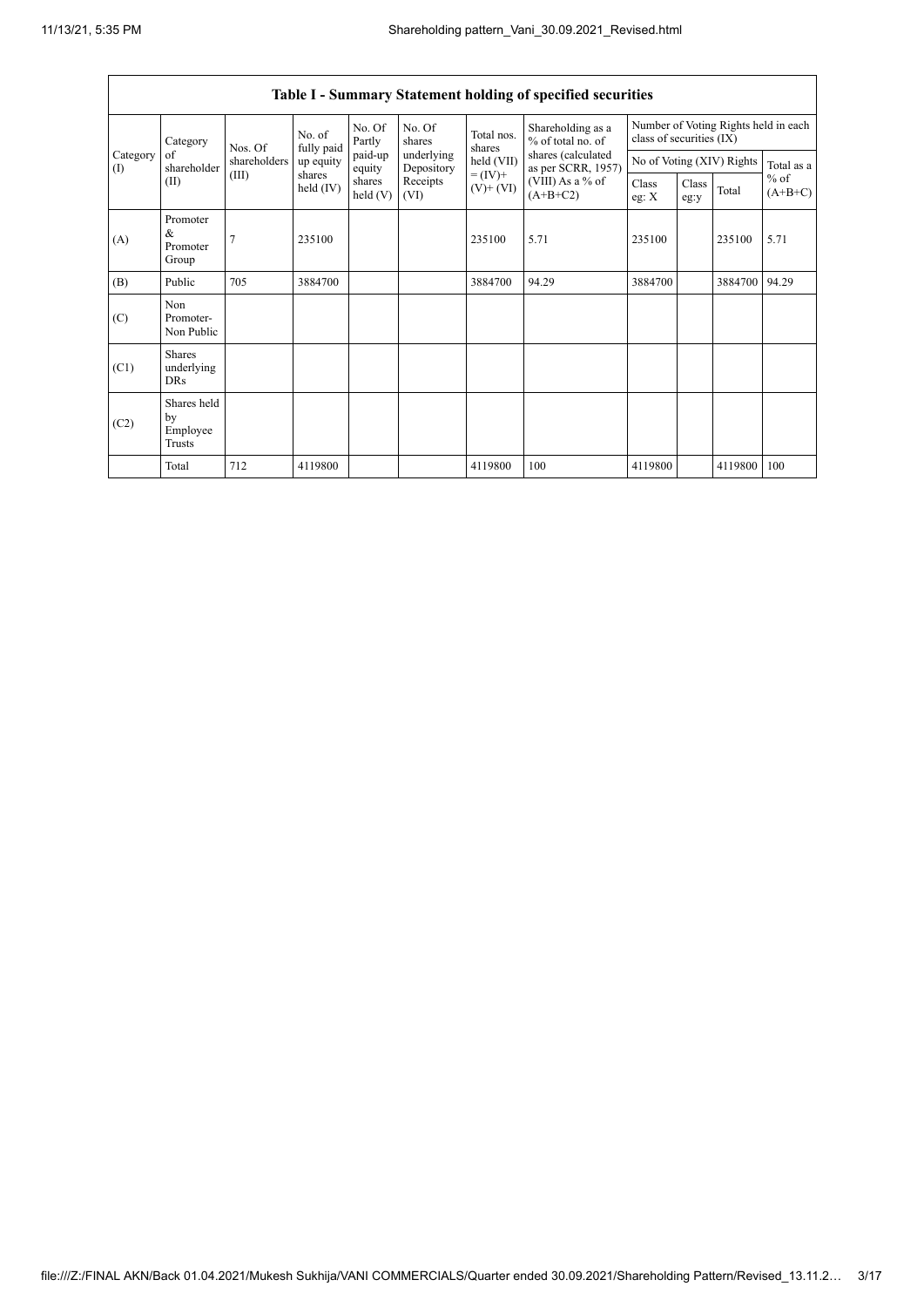| Table I - Summary Statement holding of specified securities |                                                |                                                                                   |                                       |                                                                                                                  |                                                                                                                                                                                  |                                        |                                                         |                                                                               |                                                         |                                       |  |
|-------------------------------------------------------------|------------------------------------------------|-----------------------------------------------------------------------------------|---------------------------------------|------------------------------------------------------------------------------------------------------------------|----------------------------------------------------------------------------------------------------------------------------------------------------------------------------------|----------------------------------------|---------------------------------------------------------|-------------------------------------------------------------------------------|---------------------------------------------------------|---------------------------------------|--|
| Category<br>$($ $\Gamma$                                    | Category<br>of<br>shareholder<br>(II)          | No. Of<br>Shares<br>Underlying<br>Outstanding<br>convertible<br>securities<br>(X) | No. of<br><b>Shares</b><br>Underlying | No. Of Shares<br>Underlying<br>Outstanding<br>convertible<br>securities and<br>No. Of<br>Warrants $(X_i)$<br>(a) | Shareholding, as a %<br>assuming full<br>conversion of<br>convertible securities (<br>as a percentage of<br>diluted share capital)<br>$(XI) = (VII)+(X) As a %$<br>of $(A+B+C2)$ | Number of<br>Locked in<br>shares (XII) |                                                         | Number of<br><b>Shares</b><br>pledged or<br>otherwise<br>encumbered<br>(XIII) |                                                         | Number of<br>equity shares<br>held in |  |
|                                                             |                                                |                                                                                   | Outstanding<br>Warrants<br>$(X_i)$    |                                                                                                                  |                                                                                                                                                                                  | No.<br>(a)                             | As a<br>$%$ of<br>total<br><b>Shares</b><br>held<br>(b) | N <sub>0</sub><br>(a)                                                         | As a<br>$%$ of<br>total<br><b>Shares</b><br>held<br>(b) | dematerialized<br>form $(XIV)$        |  |
| (A)                                                         | Promoter<br>$\&$<br>Promoter<br>Group          |                                                                                   |                                       |                                                                                                                  | 5.71                                                                                                                                                                             |                                        |                                                         |                                                                               |                                                         | 235100                                |  |
| (B)                                                         | Public                                         |                                                                                   |                                       |                                                                                                                  | 94.29                                                                                                                                                                            |                                        |                                                         |                                                                               |                                                         | 2704025                               |  |
| (C)                                                         | Non<br>Promoter-<br>Non Public                 |                                                                                   |                                       |                                                                                                                  |                                                                                                                                                                                  |                                        |                                                         |                                                                               |                                                         |                                       |  |
| (C1)                                                        | <b>Shares</b><br>underlying<br><b>DRs</b>      |                                                                                   |                                       |                                                                                                                  |                                                                                                                                                                                  |                                        |                                                         |                                                                               |                                                         |                                       |  |
| (C2)                                                        | Shares held<br>by<br>Employee<br><b>Trusts</b> |                                                                                   |                                       |                                                                                                                  |                                                                                                                                                                                  |                                        |                                                         |                                                                               |                                                         |                                       |  |
|                                                             | Total                                          |                                                                                   |                                       |                                                                                                                  | 100                                                                                                                                                                              |                                        |                                                         |                                                                               |                                                         | 2939125                               |  |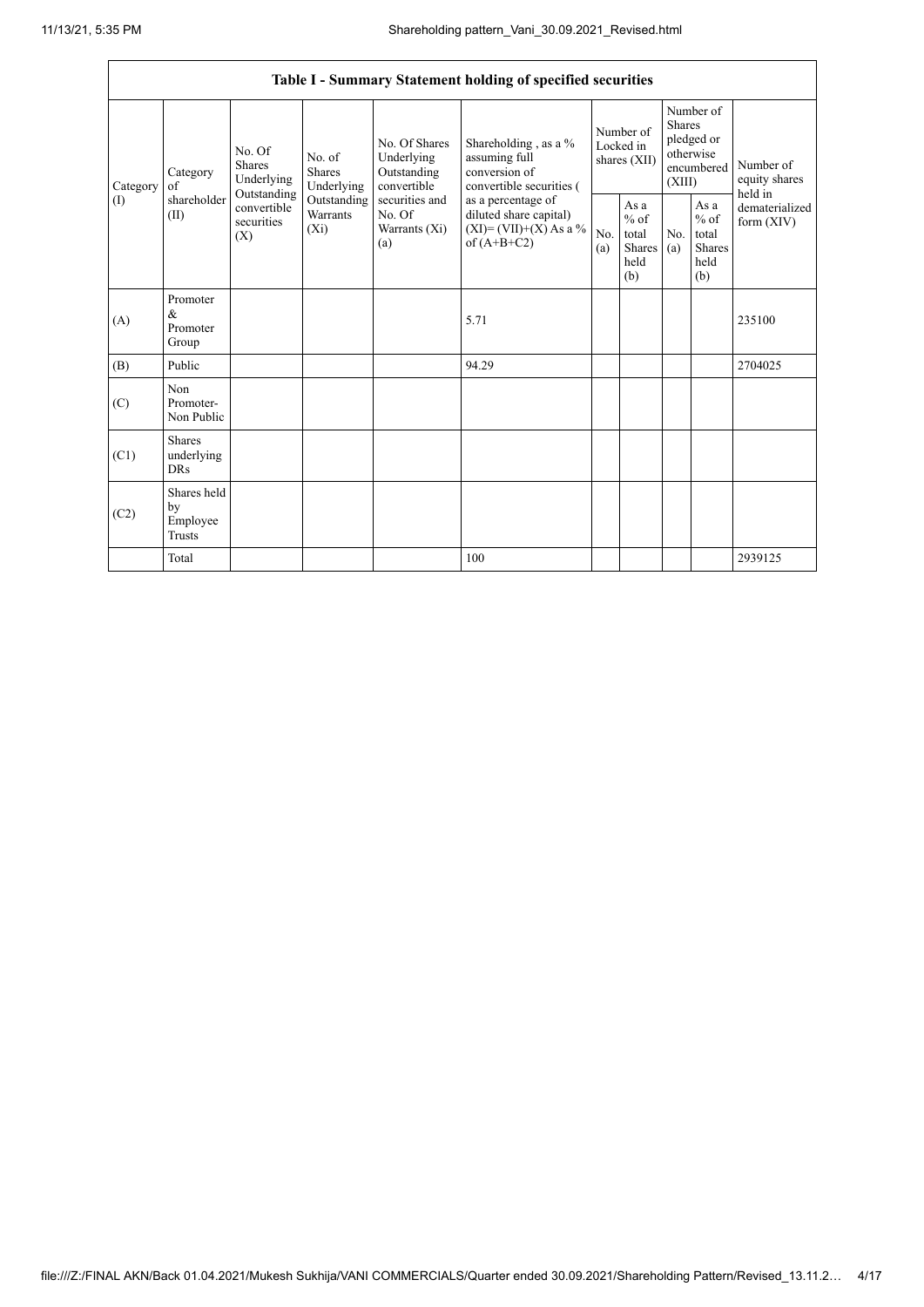$\mathbf{r}$ 

 $\overline{\phantom{0}}$ 

| Table II - Statement showing shareholding pattern of the Promoter and Promoter Group        |                                                                                                                     |                                                                              |                            |                                 |                                    |                             |                                              |                               |               |                                 |                                 |  |
|---------------------------------------------------------------------------------------------|---------------------------------------------------------------------------------------------------------------------|------------------------------------------------------------------------------|----------------------------|---------------------------------|------------------------------------|-----------------------------|----------------------------------------------|-------------------------------|---------------|---------------------------------|---------------------------------|--|
|                                                                                             |                                                                                                                     |                                                                              | No. of                     | No.<br>Of                       | No. Of                             | Total<br>nos.               | Shareholding<br>as a % of total              | each class of securities (IX) |               | Number of Voting Rights held in |                                 |  |
| Sr.                                                                                         | Category & Name<br>of the                                                                                           | Nos. Of<br>shareholders                                                      | fully<br>paid up<br>equity | Partly<br>paid-<br>up           | shares<br>underlying<br>Depository | shares<br>held<br>$(VII) =$ | no. of shares<br>(calculated as<br>per SCRR, | No of Voting (XIV) Rights     |               |                                 | Total<br>as a $\%$              |  |
|                                                                                             | Shareholders (I)                                                                                                    | (III)                                                                        | shares<br>held $(IV)$      | equity<br>shares<br>held<br>(V) | Receipts<br>(VI)                   | $(IV)+$<br>$(V)+$<br>(VI)   | 1957) (VIII)<br>As a % of<br>$(A+B+C2)$      | Class eg:<br>X                | Class<br>eg:y | Total                           | of<br>Total<br>Voting<br>rights |  |
| $\boldsymbol{\rm{A}}$                                                                       | Table II - Statement showing shareholding pattern of the Promoter and Promoter Group                                |                                                                              |                            |                                 |                                    |                             |                                              |                               |               |                                 |                                 |  |
| (1)                                                                                         | Indian                                                                                                              |                                                                              |                            |                                 |                                    |                             |                                              |                               |               |                                 |                                 |  |
| (a)                                                                                         | Individuals/Hindu<br>undivided Family                                                                               | $\tau$                                                                       | 235100                     |                                 |                                    | 235100                      | 5.71                                         | 235100                        |               | 235100                          | 5.71                            |  |
| Sub-Total (A)<br>(1)                                                                        |                                                                                                                     | $\tau$                                                                       | 235100                     |                                 |                                    | 235100                      | 5.71                                         | 235100                        |               | 235100                          | 5.71                            |  |
| (2)                                                                                         | Foreign                                                                                                             |                                                                              |                            |                                 |                                    |                             |                                              |                               |               |                                 |                                 |  |
| Total<br>Shareholding<br>of Promoter<br>and Promoter<br>Group $(A)=$<br>$(A)(1)+(A)$<br>(2) |                                                                                                                     | 7                                                                            | 235100                     |                                 |                                    | 235100                      | 5.71                                         | 235100                        |               | 235100                          | 5.71                            |  |
| $\, {\bf B}$                                                                                |                                                                                                                     | Table III - Statement showing shareholding pattern of the Public shareholder |                            |                                 |                                    |                             |                                              |                               |               |                                 |                                 |  |
| (1)                                                                                         | Institutions                                                                                                        |                                                                              |                            |                                 |                                    |                             |                                              |                               |               |                                 |                                 |  |
| (3)                                                                                         | Non-institutions                                                                                                    |                                                                              |                            |                                 |                                    |                             |                                              |                               |               |                                 |                                 |  |
| (a(i))                                                                                      | Individuals -<br>i.Individual<br>shareholders<br>holding nominal<br>share capital up to<br>Rs. 2 lakhs.             | 651                                                                          | 555515                     |                                 |                                    | 555515                      | 13.48                                        | 555515                        |               | 555515                          | 13.48                           |  |
| (a(ii))                                                                                     | Individuals - ii.<br>Individual<br>shareholders<br>holding nominal<br>share capital in<br>excess of Rs. 2<br>lakhs. | 27                                                                           | 1766942                    |                                 |                                    | 1766942                     | 42.89                                        | 1766942                       |               | 1766942 42.89                   |                                 |  |
| (e)                                                                                         | Any Other<br>(specify)                                                                                              | 27                                                                           | 1562243                    |                                 |                                    | 1562243                     | 37.92                                        | 1562243                       |               | 1562243 37.92                   |                                 |  |
| Sub-Total (B)<br>(3)                                                                        |                                                                                                                     | 705                                                                          | 3884700                    |                                 |                                    | 3884700                     | 94.29                                        | 3884700                       |               | 3884700                         | 94.29                           |  |
| <b>Total Public</b><br>Shareholding<br>$(B)=(B)(1)+$<br>$(B)(2)+(B)(3)$                     |                                                                                                                     | 705                                                                          | 3884700                    |                                 |                                    | 3884700                     | 94.29                                        | 3884700                       |               | 3884700                         | 94.29                           |  |
| $\mathbf C$                                                                                 | Table IV - Statement showing shareholding pattern of the Non Promoter- Non Public shareholder                       |                                                                              |                            |                                 |                                    |                             |                                              |                               |               |                                 |                                 |  |
| Total (<br>$A+B+C2$ )                                                                       |                                                                                                                     | 712                                                                          | 4119800                    |                                 |                                    | 4119800                     | 100                                          | 4119800                       |               | 4119800                         | 100                             |  |
| Total<br>$(A+B+C)$                                                                          |                                                                                                                     | 712                                                                          | 4119800                    |                                 |                                    | 4119800                     | 100                                          | 4119800                       |               | 4119800                         | 100                             |  |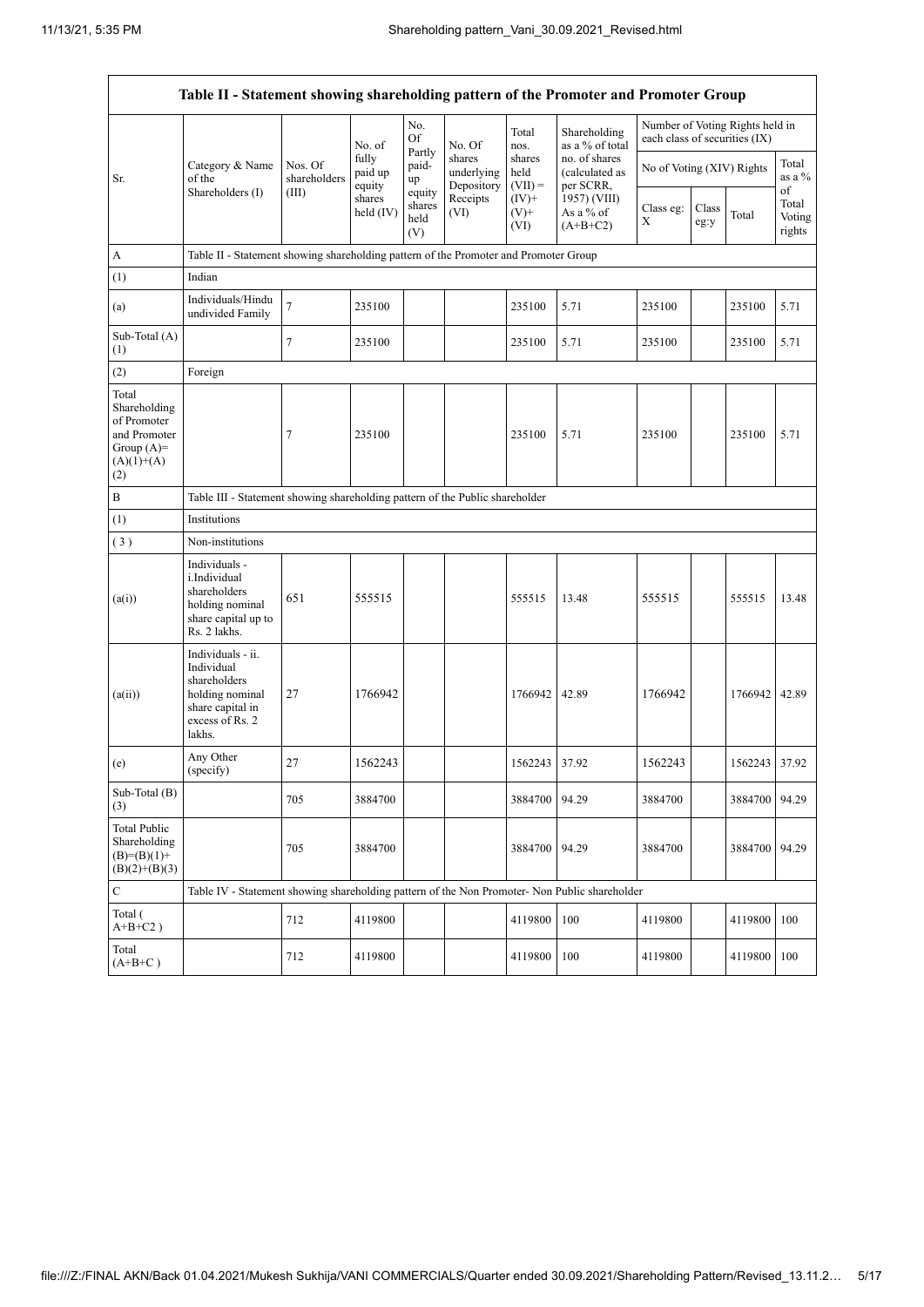$\overline{1}$ 

 $\overline{\phantom{0}}$ 

| Table II - Statement showing shareholding pattern of the Promoter and Promoter Group    |                                                 |                                                                                    |                                                           |                                                                                               |  |                                                         |                                                                               |                                                  |                                       |  |  |  |
|-----------------------------------------------------------------------------------------|-------------------------------------------------|------------------------------------------------------------------------------------|-----------------------------------------------------------|-----------------------------------------------------------------------------------------------|--|---------------------------------------------------------|-------------------------------------------------------------------------------|--------------------------------------------------|---------------------------------------|--|--|--|
|                                                                                         | No. Of<br>Shares<br>Underlying                  | No. of<br><b>Shares</b><br>Underlying                                              | No. Of Shares<br>Underlying<br>Outstanding<br>convertible | Shareholding, as a %<br>assuming full conversion of<br>convertible securities (as a           |  | Number of<br>Locked in<br>shares (XII)                  | Number of<br><b>Shares</b><br>pledged or<br>otherwise<br>encumbered<br>(XIII) |                                                  | Number of<br>equity shares<br>held in |  |  |  |
| Sr.                                                                                     | Outstanding<br>convertible<br>securities<br>(X) | Outstanding<br>securities and<br>Warrants<br>No. Of Warrants<br>$(X_i)$<br>(Xi)(a) |                                                           | percentage of diluted share<br>capital) $(XI) = (VII)+(X) As$<br>a % of $(A+B+C2)$            |  | As a<br>$%$ of<br>total<br><b>Shares</b><br>held<br>(b) | No.<br>(a)                                                                    | As a<br>$%$ of<br>total<br>Shares<br>held<br>(b) | dematerialized<br>form $(XIV)$        |  |  |  |
| А                                                                                       |                                                 |                                                                                    |                                                           | Table II - Statement showing shareholding pattern of the Promoter and Promoter Group          |  |                                                         |                                                                               |                                                  |                                       |  |  |  |
| (1)                                                                                     | Indian                                          |                                                                                    |                                                           |                                                                                               |  |                                                         |                                                                               |                                                  |                                       |  |  |  |
| (a)                                                                                     |                                                 |                                                                                    |                                                           | 5.71                                                                                          |  |                                                         |                                                                               |                                                  | 235100                                |  |  |  |
| Sub-Total (A)<br>(1)                                                                    |                                                 |                                                                                    |                                                           | 5.71                                                                                          |  |                                                         |                                                                               |                                                  | 235100                                |  |  |  |
| (2)                                                                                     | Foreign                                         |                                                                                    |                                                           |                                                                                               |  |                                                         |                                                                               |                                                  |                                       |  |  |  |
| Total<br>Shareholding<br>of Promoter<br>and Promoter<br>Group $(A)=$<br>$(A)(1)+(A)(2)$ |                                                 |                                                                                    |                                                           | 5.71                                                                                          |  |                                                         |                                                                               |                                                  | 235100                                |  |  |  |
| B                                                                                       |                                                 |                                                                                    |                                                           | Table III - Statement showing shareholding pattern of the Public shareholder                  |  |                                                         |                                                                               |                                                  |                                       |  |  |  |
| (1)                                                                                     | Institutions                                    |                                                                                    |                                                           |                                                                                               |  |                                                         |                                                                               |                                                  |                                       |  |  |  |
| (3)                                                                                     | Non-institutions                                |                                                                                    |                                                           |                                                                                               |  |                                                         |                                                                               |                                                  |                                       |  |  |  |
| (a(i))                                                                                  |                                                 |                                                                                    |                                                           | 13.48                                                                                         |  |                                                         |                                                                               |                                                  | 317470                                |  |  |  |
| (a(ii))                                                                                 |                                                 |                                                                                    |                                                           | 42.89                                                                                         |  |                                                         |                                                                               |                                                  | 1274812                               |  |  |  |
| (e)                                                                                     |                                                 |                                                                                    |                                                           | 37.92                                                                                         |  |                                                         |                                                                               |                                                  | 1111743                               |  |  |  |
| Sub-Total (B)<br>(3)                                                                    |                                                 |                                                                                    |                                                           | 94.29                                                                                         |  |                                                         |                                                                               |                                                  | 2704025                               |  |  |  |
| <b>Total Public</b><br>Shareholding<br>$(B)=(B)(1)+$<br>$(B)(2)+(B)(3)$                 |                                                 |                                                                                    |                                                           | 94.29                                                                                         |  |                                                         |                                                                               |                                                  | 2704025                               |  |  |  |
| $\overline{C}$                                                                          |                                                 |                                                                                    |                                                           | Table IV - Statement showing shareholding pattern of the Non Promoter- Non Public shareholder |  |                                                         |                                                                               |                                                  |                                       |  |  |  |
| Total (<br>$A+B+C2$ )                                                                   |                                                 |                                                                                    |                                                           | 100                                                                                           |  |                                                         |                                                                               |                                                  | 2939125                               |  |  |  |
| Total (A+B+C<br>$\mathcal{L}$                                                           |                                                 |                                                                                    |                                                           | 100                                                                                           |  |                                                         |                                                                               |                                                  | 2939125                               |  |  |  |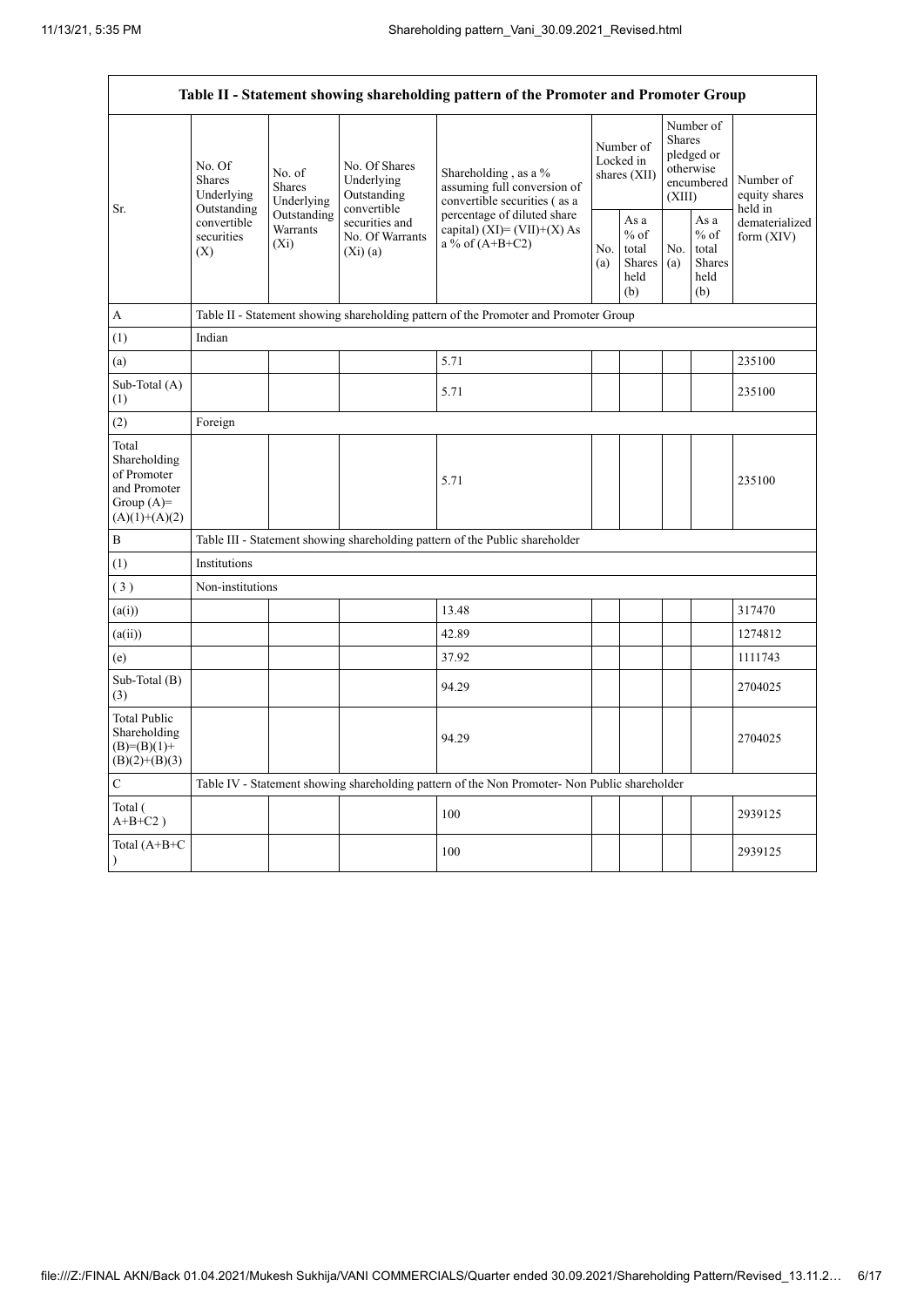| Individuals/Hindu undivided Family                                                                                                                                                       |                      |                                                               |                                 |                                 |                                |                                |                                |  |  |  |  |
|------------------------------------------------------------------------------------------------------------------------------------------------------------------------------------------|----------------------|---------------------------------------------------------------|---------------------------------|---------------------------------|--------------------------------|--------------------------------|--------------------------------|--|--|--|--|
| Searial No.                                                                                                                                                                              | $\mathbf{1}$         | $\sqrt{2}$                                                    | 3                               | $\overline{4}$                  | 5                              | 6                              | $\boldsymbol{7}$               |  |  |  |  |
| Name of the<br>Shareholders (I)                                                                                                                                                          | OP<br><b>SUKHIJA</b> | <b>RAJ KANTA</b><br><b>SUKHIJA</b>                            | <b>GAURAV</b><br><b>SUKHIJA</b> | <b>RASHMI</b><br><b>SUKHIJA</b> | <b>NEELAM</b><br><b>BHATIA</b> | <b>KOMAL</b><br><b>SUKHIJA</b> | <b>GAURAV</b><br><b>BHATIA</b> |  |  |  |  |
| PAN(II)                                                                                                                                                                                  | AXSPS8696P           | AAWPK6240L                                                    | ARDPS5567Q                      | BBFPS8321F                      | AFCPB0391Q                     | ALHPM7231R                     | AFZPB0749K                     |  |  |  |  |
| No. of fully paid<br>up equity shares<br>held (IV)                                                                                                                                       | 59400                | 59200                                                         | 59000                           | 29000                           | 9800                           | 9500                           | 9200                           |  |  |  |  |
| No. Of Partly paid-<br>up equity shares<br>held $(V)$                                                                                                                                    |                      |                                                               |                                 |                                 |                                |                                |                                |  |  |  |  |
| No. Of shares<br>underlying<br>Depository<br>Receipts (VI)                                                                                                                               |                      |                                                               |                                 |                                 |                                |                                |                                |  |  |  |  |
| Total nos. shares<br>held $(VII) = (IV) +$<br>$(V)$ + $(VI)$                                                                                                                             | 59400                | 59200                                                         | 59000                           | 29000                           | 9800                           | 9500                           | 9200                           |  |  |  |  |
| Shareholding as a<br>% of total no. of<br>shares (calculated<br>as per SCRR,<br>1957) (VIII) As a<br>% of $(A+B+C2)$                                                                     | 1.44                 | 1.44                                                          | 1.43                            | 0.7                             | 0.24                           | 0.23                           | 0.22                           |  |  |  |  |
|                                                                                                                                                                                          |                      | Number of Voting Rights held in each class of securities (IX) |                                 |                                 |                                |                                |                                |  |  |  |  |
| Class eg: $X$                                                                                                                                                                            | 59400                | 59200                                                         | 59000                           | 29000                           | 9800                           | 9500                           | 9200                           |  |  |  |  |
| Class eg:y                                                                                                                                                                               |                      |                                                               |                                 |                                 |                                |                                |                                |  |  |  |  |
| Total                                                                                                                                                                                    | 59400                | 59200                                                         | 59000                           | 29000                           | 9800                           | 9500                           | 9200                           |  |  |  |  |
| Total as a % of<br><b>Total Voting rights</b>                                                                                                                                            | 1.44                 | 1.44                                                          | 1.43                            | 0.7                             | 0.24                           | 0.23                           | 0.22                           |  |  |  |  |
| No. Of Shares<br>Underlying<br>Outstanding<br>convertible<br>securities $(X)$                                                                                                            |                      |                                                               |                                 |                                 |                                |                                |                                |  |  |  |  |
| No. of Shares<br>Underlying<br>Outstanding<br>Warrants (Xi)                                                                                                                              |                      |                                                               |                                 |                                 |                                |                                |                                |  |  |  |  |
| No. Of Shares<br>Underlying<br>Outstanding<br>convertible<br>securities and No.<br>Of Warrants (Xi)<br>(a)                                                                               |                      |                                                               |                                 |                                 |                                |                                |                                |  |  |  |  |
| Shareholding, as a<br>% assuming full<br>conversion of<br>convertible<br>securities (as a<br>percentage of<br>diluted share<br>capital) (XI)=<br>$(VII)+(Xi)(a)$ As a<br>% of $(A+B+C2)$ | 1.44                 | 1.44                                                          | 1.43                            | 0.7                             | 0.24                           | 0.23                           | 0.22                           |  |  |  |  |
| Number of Locked in shares (XII)                                                                                                                                                         |                      |                                                               |                                 |                                 |                                |                                |                                |  |  |  |  |
| No. (a)                                                                                                                                                                                  |                      |                                                               |                                 |                                 |                                |                                |                                |  |  |  |  |
| As a % of total<br>Shares held (b)                                                                                                                                                       |                      |                                                               |                                 |                                 |                                |                                |                                |  |  |  |  |
|                                                                                                                                                                                          |                      | Number of Shares pledged or otherwise encumbered (XIII)       |                                 |                                 |                                |                                |                                |  |  |  |  |
| No. (a)                                                                                                                                                                                  |                      |                                                               |                                 |                                 |                                |                                |                                |  |  |  |  |
| As a % of total<br>Shares held (b)                                                                                                                                                       |                      |                                                               |                                 |                                 |                                |                                |                                |  |  |  |  |
| Number of equity<br>shares held in<br>dematerialized<br>form $(XIV)$                                                                                                                     | 59400                | 59200                                                         | 59000                           | 29000                           | 9800                           | 9500                           | 9200                           |  |  |  |  |
| Reason for not providing PAN                                                                                                                                                             |                      |                                                               |                                 |                                 |                                |                                |                                |  |  |  |  |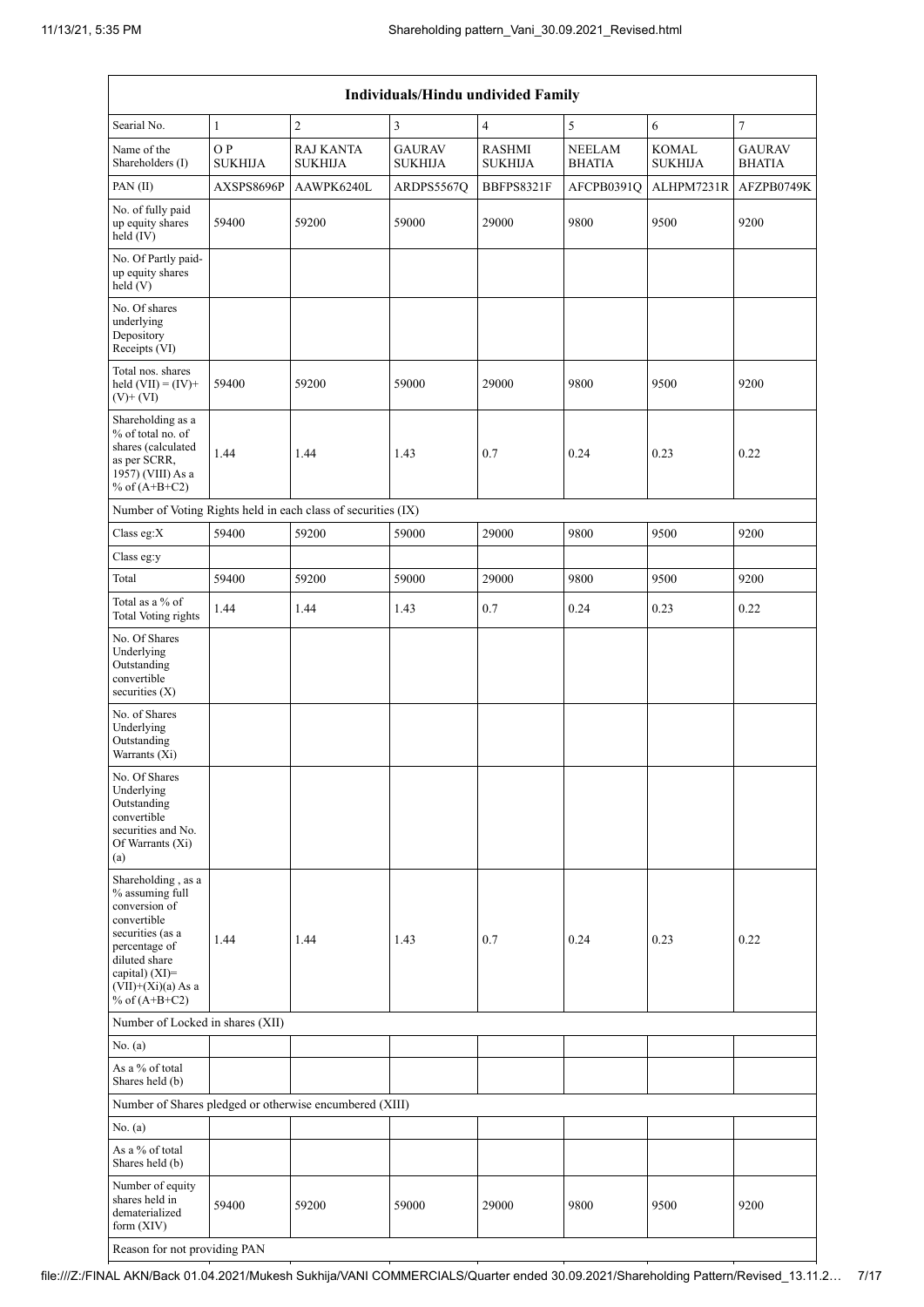| Reason for not<br>providing PAN |          |                |                   |                   |          |                   |                   |
|---------------------------------|----------|----------------|-------------------|-------------------|----------|-------------------|-------------------|
| Shareholder type                | Promoter | Promoter Group | Promoter<br>Group | Promoter<br>Group | Promoter | Promoter<br>Group | Promoter<br>Group |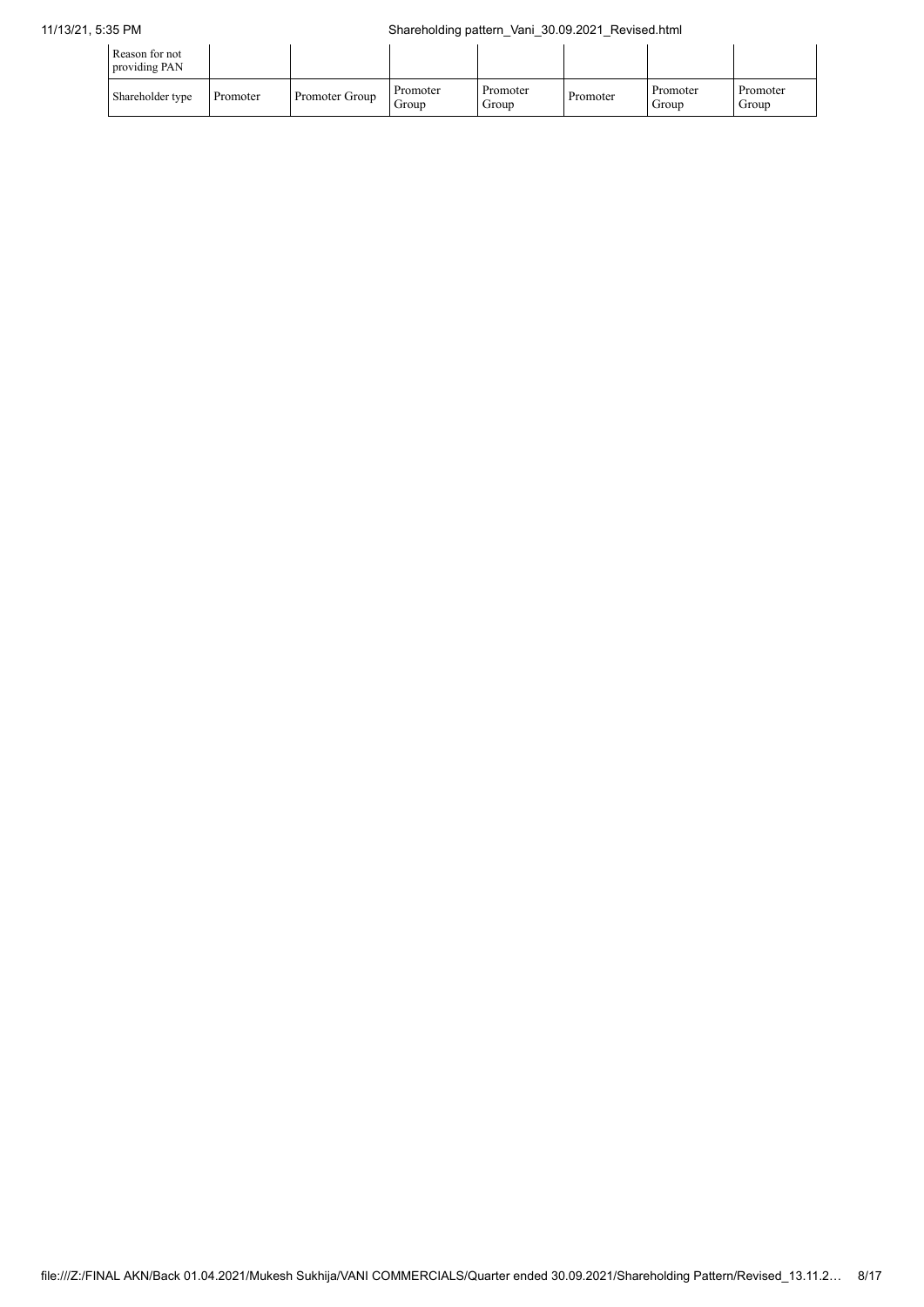|                                                                                                                                                                                          | Individuals/Hindu undivided Family                            |  |  |  |  |  |  |  |  |
|------------------------------------------------------------------------------------------------------------------------------------------------------------------------------------------|---------------------------------------------------------------|--|--|--|--|--|--|--|--|
| Searial No.                                                                                                                                                                              |                                                               |  |  |  |  |  |  |  |  |
| Name of the<br>Shareholders (I)                                                                                                                                                          | Click here to go back                                         |  |  |  |  |  |  |  |  |
| PAN(II)                                                                                                                                                                                  | Total                                                         |  |  |  |  |  |  |  |  |
| No. of fully paid<br>up equity shares<br>$held$ (IV)                                                                                                                                     | 235100                                                        |  |  |  |  |  |  |  |  |
| No. Of Partly paid-<br>up equity shares<br>held(V)                                                                                                                                       |                                                               |  |  |  |  |  |  |  |  |
| No. Of shares<br>underlying<br>Depository<br>Receipts (VI)                                                                                                                               |                                                               |  |  |  |  |  |  |  |  |
| Total nos. shares<br>held $(VII) = (IV) +$<br>$(V)$ + $(VI)$                                                                                                                             | 235100                                                        |  |  |  |  |  |  |  |  |
| Shareholding as a<br>% of total no. of<br>shares (calculated<br>as per SCRR,<br>1957) (VIII) As a<br>% of $(A+B+C2)$                                                                     | 5.71                                                          |  |  |  |  |  |  |  |  |
|                                                                                                                                                                                          | Number of Voting Rights held in each class of securities (IX) |  |  |  |  |  |  |  |  |
| Class eg: $X$                                                                                                                                                                            | 235100                                                        |  |  |  |  |  |  |  |  |
| Class eg:y                                                                                                                                                                               |                                                               |  |  |  |  |  |  |  |  |
| Total                                                                                                                                                                                    | 235100                                                        |  |  |  |  |  |  |  |  |
| Total as a $\%$ of<br>Total Voting rights                                                                                                                                                | 5.71                                                          |  |  |  |  |  |  |  |  |
| No. Of Shares<br>Underlying<br>Outstanding<br>convertible<br>securities (X)                                                                                                              |                                                               |  |  |  |  |  |  |  |  |
| No. of Shares<br>Underlying<br>Outstanding<br>Warrants (Xi)                                                                                                                              |                                                               |  |  |  |  |  |  |  |  |
| No. Of Shares<br>Underlying<br>Outstanding<br>convertible<br>securities and No.<br>Of Warrants (Xi)<br>(a)                                                                               |                                                               |  |  |  |  |  |  |  |  |
| Shareholding, as a<br>% assuming full<br>conversion of<br>convertible<br>securities (as a<br>percentage of<br>diluted share<br>capital) (XI)=<br>$(VII)+(Xi)(a)$ As a<br>% of $(A+B+C2)$ | 5.71                                                          |  |  |  |  |  |  |  |  |
| Number of Locked in shares (XII)                                                                                                                                                         |                                                               |  |  |  |  |  |  |  |  |
| No. (a)                                                                                                                                                                                  |                                                               |  |  |  |  |  |  |  |  |
| As a $\%$ of total<br>Shares held (b)                                                                                                                                                    |                                                               |  |  |  |  |  |  |  |  |
|                                                                                                                                                                                          | Number of Shares pledged or otherwise encumbered (XIII)       |  |  |  |  |  |  |  |  |
| No. (a)                                                                                                                                                                                  |                                                               |  |  |  |  |  |  |  |  |
| As a % of total<br>Shares held (b)                                                                                                                                                       |                                                               |  |  |  |  |  |  |  |  |
| Number of equity<br>shares held in<br>dematerialized<br>form $(XIV)$                                                                                                                     | 235100                                                        |  |  |  |  |  |  |  |  |
| Reason for not providing PAN                                                                                                                                                             |                                                               |  |  |  |  |  |  |  |  |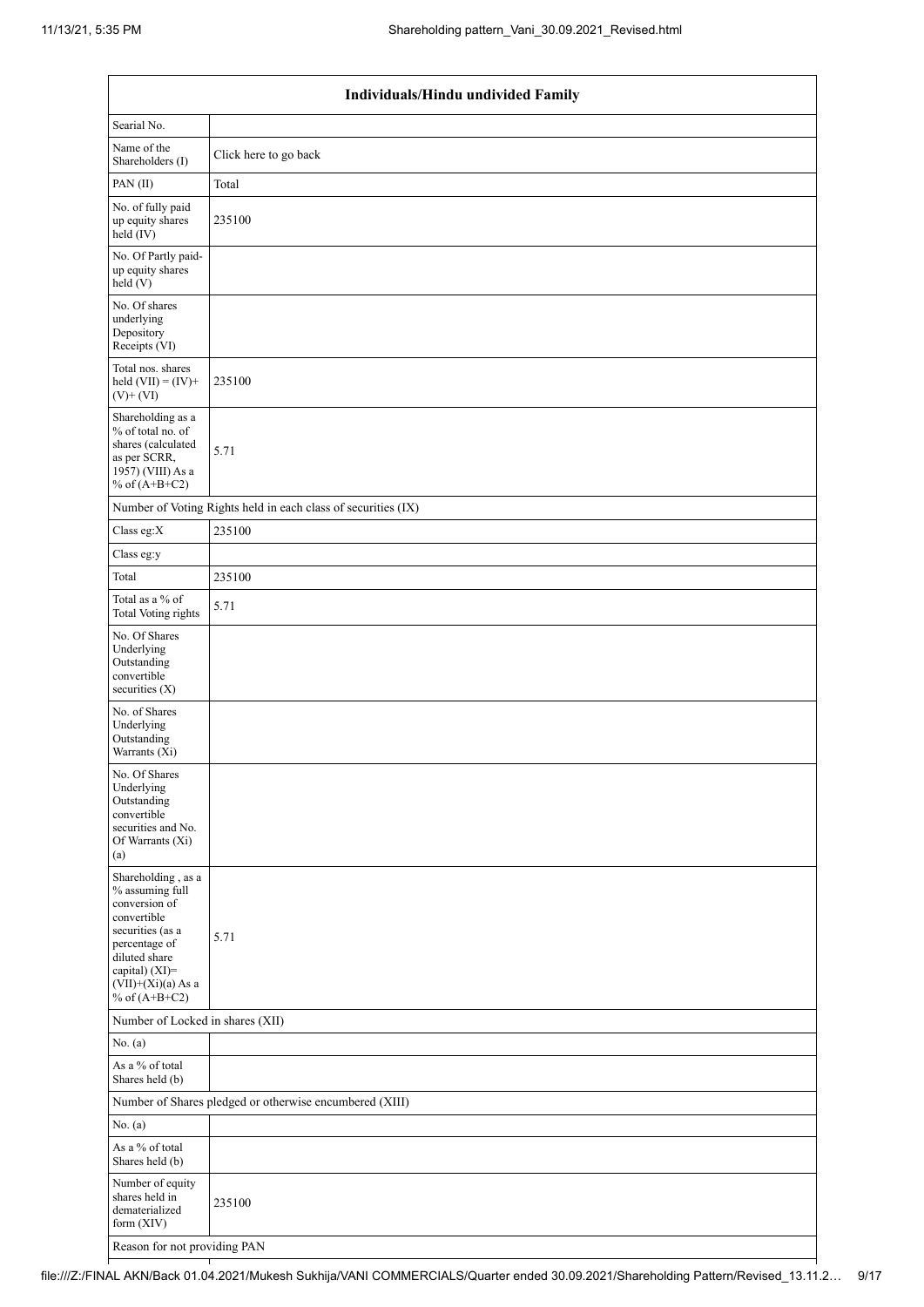| Reason for not<br>providing PAN |  |
|---------------------------------|--|
| Shareholder type                |  |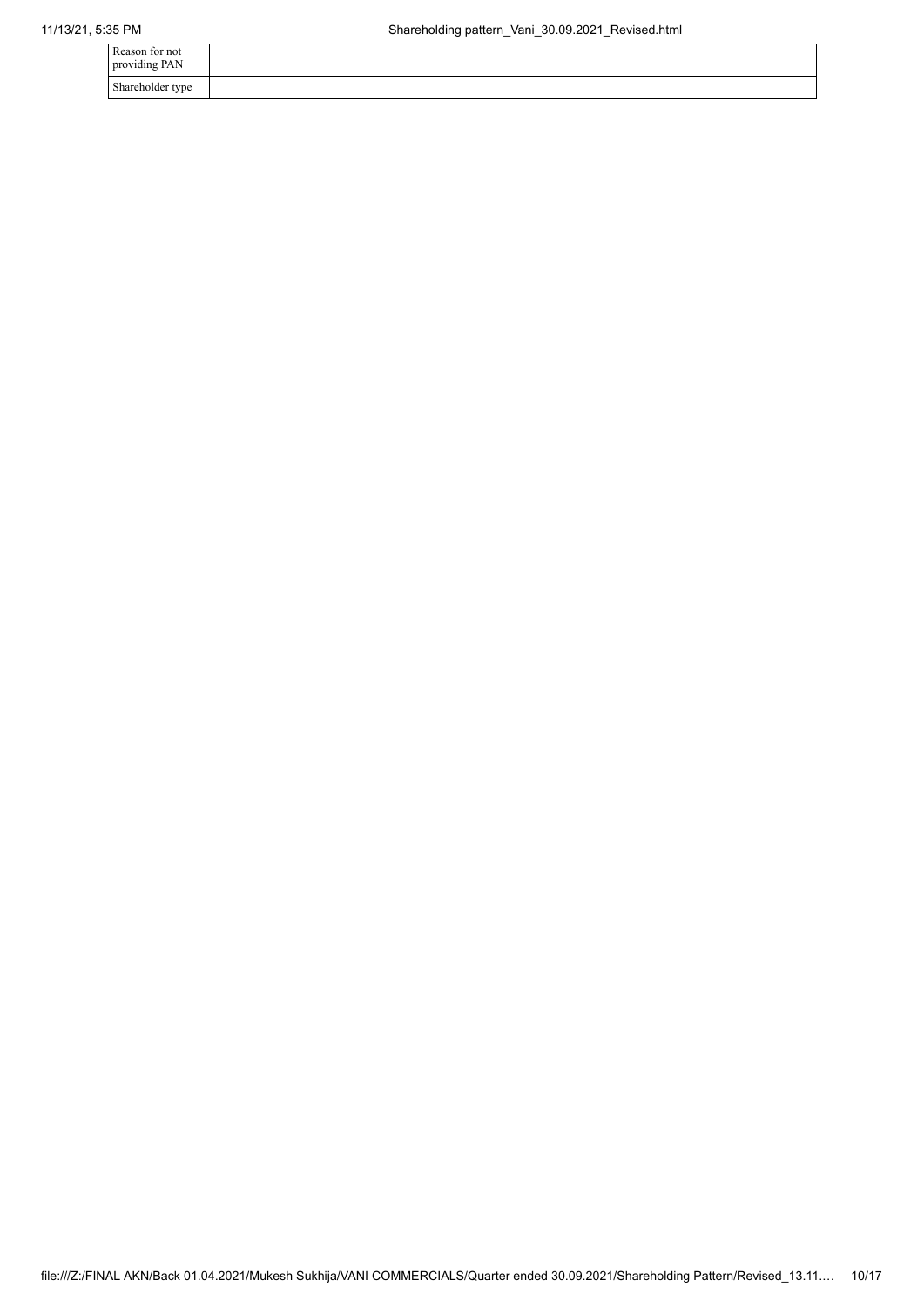|                                                                                                                                                                                      | Individuals - ii. Individual shareholders holding nominal share capital in excess of Rs. 2 lakhs. |                                 |                               |                                 |                                                    |                              |                                                |  |  |  |  |  |
|--------------------------------------------------------------------------------------------------------------------------------------------------------------------------------------|---------------------------------------------------------------------------------------------------|---------------------------------|-------------------------------|---------------------------------|----------------------------------------------------|------------------------------|------------------------------------------------|--|--|--|--|--|
| Searial No.                                                                                                                                                                          | $\mathbf{1}$                                                                                      | $\sqrt{2}$                      | 3                             | $\overline{4}$                  | 5                                                  | $\sqrt{6}$                   | $\tau$                                         |  |  |  |  |  |
| Name of the<br>Shareholders (I)                                                                                                                                                      | <b>HARMEET</b><br>GHAI                                                                            | <b>SATWANTI</b><br><b>BAJAJ</b> | <b>TARSEM</b><br><b>SINGH</b> | <b>JITENDER</b><br><b>KUMAR</b> | <b>CHINTAN</b><br><b>MUKESHBHAI</b><br><b>SHAH</b> | <b>VIJAY</b><br><b>KUMAR</b> | <b>HARDEEP</b><br><b>SINGH</b><br><b>WAHLA</b> |  |  |  |  |  |
| PAN(II)                                                                                                                                                                              | AGOPG7932M                                                                                        | AASPB4178Q                      | BQXPS7016N                    | AQGPK9865P                      | <b>BISPS2627G</b>                                  | AQGPK9864N                   | AARPW7993D                                     |  |  |  |  |  |
| No. of fully paid<br>up equity shares<br>held (IV)                                                                                                                                   | 186800                                                                                            | 117950                          | 110000                        | 110000                          | 103780                                             | 100000                       | 100000                                         |  |  |  |  |  |
| No. Of Partly<br>paid-up equity<br>shares held (V)                                                                                                                                   |                                                                                                   |                                 |                               |                                 |                                                    |                              |                                                |  |  |  |  |  |
| No. Of shares<br>underlying<br>Depository<br>Receipts (VI)                                                                                                                           |                                                                                                   |                                 |                               |                                 |                                                    |                              |                                                |  |  |  |  |  |
| Total nos. shares<br>held $(VII) = (IV) +$<br>$(V)$ + $(VI)$                                                                                                                         | 186800                                                                                            | 117950                          | 110000                        | 110000                          | 103780                                             | 100000                       | 100000                                         |  |  |  |  |  |
| Shareholding as a<br>% of total no. of<br>shares (calculated<br>as per SCRR,<br>1957) (VIII) As a<br>% of $(A+B+C2)$                                                                 | 4.53                                                                                              | 2.86                            | 2.67                          | 2.67                            | 2.52                                               | 2.43                         | 2.43                                           |  |  |  |  |  |
| Number of Voting Rights held in each class of securities (IX)                                                                                                                        |                                                                                                   |                                 |                               |                                 |                                                    |                              |                                                |  |  |  |  |  |
| Class eg: X                                                                                                                                                                          | 186800                                                                                            | 117950                          | 110000                        | 110000                          | 103780                                             | 100000                       | 100000                                         |  |  |  |  |  |
| Class eg:y                                                                                                                                                                           |                                                                                                   |                                 |                               |                                 |                                                    |                              |                                                |  |  |  |  |  |
| Total                                                                                                                                                                                | 186800                                                                                            | 117950                          | 110000                        | 110000                          | 103780                                             | 100000                       | 100000                                         |  |  |  |  |  |
| Total as a % of<br><b>Total Voting</b><br>rights                                                                                                                                     | 4.53                                                                                              | 2.86                            | 2.67                          | 2.67                            | 2.52                                               | 2.43                         | 2.43                                           |  |  |  |  |  |
| No. Of Shares<br>Underlying<br>Outstanding<br>convertible<br>securities $(X)$                                                                                                        |                                                                                                   |                                 |                               |                                 |                                                    |                              |                                                |  |  |  |  |  |
| No. of Shares<br>Underlying<br>Outstanding<br>Warrants (Xi)                                                                                                                          |                                                                                                   |                                 |                               |                                 |                                                    |                              |                                                |  |  |  |  |  |
| No. Of Shares<br>Underlying<br>Outstanding<br>convertible<br>securities and No.<br>Of Warrants (Xi)<br>(a)                                                                           |                                                                                                   |                                 |                               |                                 |                                                    |                              |                                                |  |  |  |  |  |
| Shareholding, as<br>a % assuming full<br>conversion of<br>convertible<br>securities (as a<br>percentage of<br>diluted share<br>capital) (XI)=<br>$(VII)+(X)$ As a %<br>of $(A+B+C2)$ | 4.53                                                                                              | 2.86                            | 2.67                          | 2.67                            | 2.52                                               | 2.43                         | 2.43                                           |  |  |  |  |  |
| Number of Locked in shares (XII)                                                                                                                                                     |                                                                                                   |                                 |                               |                                 |                                                    |                              |                                                |  |  |  |  |  |
| No. (a)                                                                                                                                                                              |                                                                                                   |                                 |                               |                                 |                                                    |                              |                                                |  |  |  |  |  |
| As a % of total<br>Shares held (b)                                                                                                                                                   |                                                                                                   |                                 |                               |                                 |                                                    |                              |                                                |  |  |  |  |  |
| Number of equity<br>shares held in<br>dematerialized<br>form $(XIV)$                                                                                                                 | 0                                                                                                 | 76800                           | 110000                        | 110000                          | 103780                                             | 100000                       | 100000                                         |  |  |  |  |  |
| Reason for not providing PAN                                                                                                                                                         |                                                                                                   |                                 |                               |                                 |                                                    |                              |                                                |  |  |  |  |  |
| Reason for not<br>providing PAN                                                                                                                                                      |                                                                                                   |                                 |                               |                                 |                                                    |                              |                                                |  |  |  |  |  |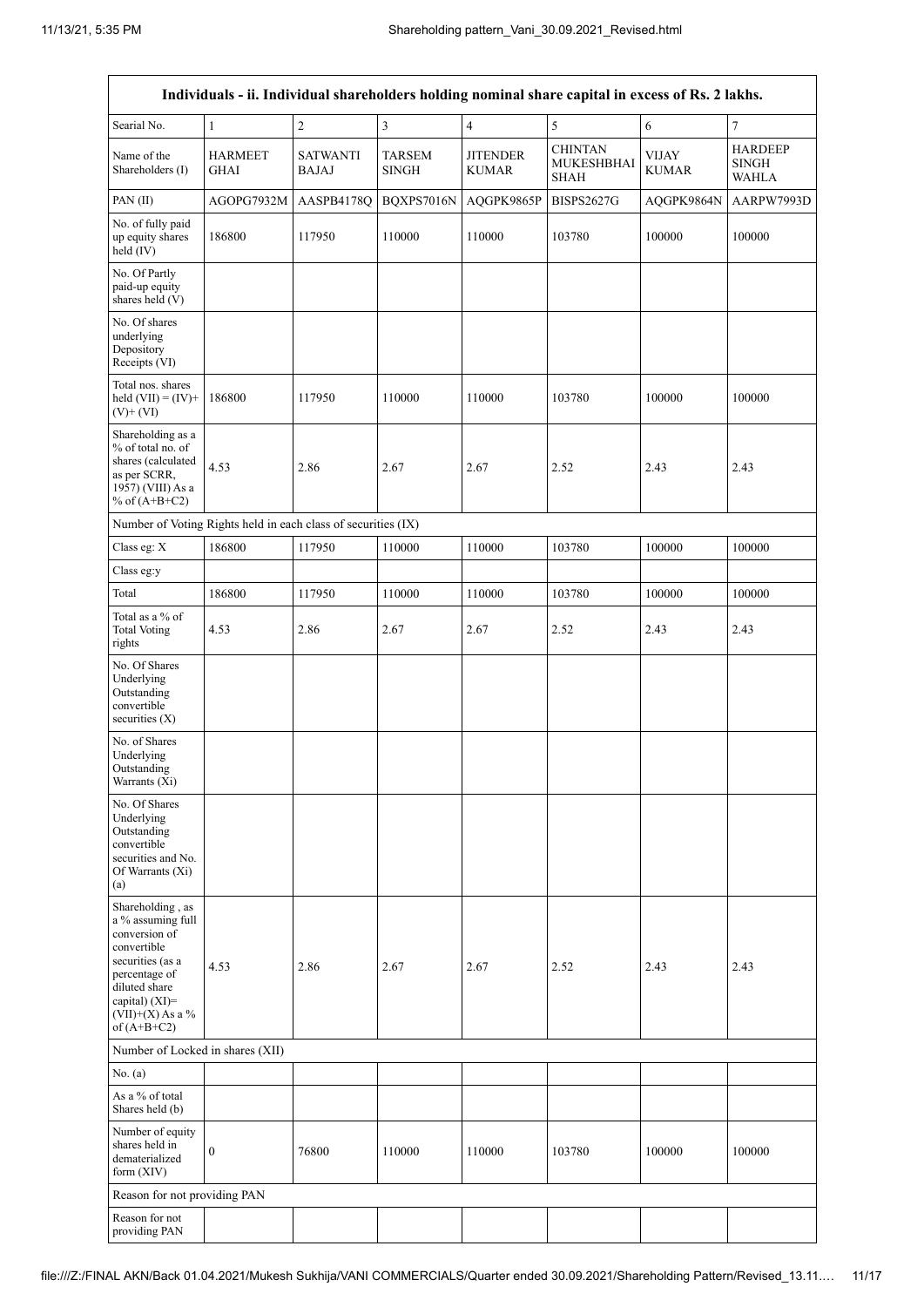|                                                                                                                                                                                      | Individuals - ii. Individual shareholders holding nominal share capital in excess of Rs. 2 lakhs. |                                |                              |                                |                                |                               |                               |  |  |  |  |
|--------------------------------------------------------------------------------------------------------------------------------------------------------------------------------------|---------------------------------------------------------------------------------------------------|--------------------------------|------------------------------|--------------------------------|--------------------------------|-------------------------------|-------------------------------|--|--|--|--|
| Searial No.                                                                                                                                                                          | 8                                                                                                 | 9                              | $10\,$                       | 11                             | 12                             | 13                            | 14                            |  |  |  |  |
| Name of the<br>Shareholders (I)                                                                                                                                                      | <b>HIRAL</b><br><b>CHINTAN SHAH</b>                                                               | <b>KAMALJIT</b><br><b>GHAI</b> | <b>NOOR</b><br><b>HASSAN</b> | <b>RADHEY</b><br><b>SHAYAM</b> | <b>HERIKA</b><br><b>NARANG</b> | <b>GEETA</b><br><b>CHADHA</b> | <b>MANAN</b><br><b>NARANG</b> |  |  |  |  |
| PAN(II)                                                                                                                                                                              | DKDPS2099F                                                                                        | AGFPG1592E                     | ADRPH9149M                   | BNKPS7076J                     | AHJPA5543N                     | AGGPC0379Q                    | ACJPN9853B                    |  |  |  |  |
| No. of fully paid<br>up equity shares<br>held $(IV)$                                                                                                                                 | 98124                                                                                             | 76800                          | 68800                        | 52400                          | 50000                          | 50000                         | 50000                         |  |  |  |  |
| No. Of Partly paid-<br>up equity shares<br>held(V)                                                                                                                                   |                                                                                                   |                                |                              |                                |                                |                               |                               |  |  |  |  |
| No. Of shares<br>underlying<br>Depository<br>Receipts (VI)                                                                                                                           |                                                                                                   |                                |                              |                                |                                |                               |                               |  |  |  |  |
| Total nos. shares<br>held $(VII) = (IV) +$<br>$(V) + (VI)$                                                                                                                           | 98124                                                                                             | 76800                          | 68800                        | 52400                          | 50000                          | 50000                         | 50000                         |  |  |  |  |
| Shareholding as a<br>% of total no. of<br>shares (calculated<br>as per SCRR,<br>1957) (VIII) As a<br>% of $(A+B+C2)$                                                                 | 2.38                                                                                              | 1.86                           | 1.67                         | 1.27                           | 1.21                           | 1.21                          | 1.21                          |  |  |  |  |
|                                                                                                                                                                                      | Number of Voting Rights held in each class of securities (IX)                                     |                                |                              |                                |                                |                               |                               |  |  |  |  |
| Class eg: X                                                                                                                                                                          | 98124                                                                                             | 76800                          | 68800                        | 52400                          | 50000                          | 50000                         | 50000                         |  |  |  |  |
| Class eg:y                                                                                                                                                                           |                                                                                                   |                                |                              |                                |                                |                               |                               |  |  |  |  |
| Total                                                                                                                                                                                | 98124                                                                                             | 76800                          | 68800                        | 52400                          | 50000                          | 50000                         | 50000                         |  |  |  |  |
| Total as a % of<br><b>Total Voting rights</b>                                                                                                                                        | 2.38                                                                                              | 1.86                           | 1.67                         | 1.27                           | 1.21                           | 1.21                          | 1.21                          |  |  |  |  |
| No. Of Shares<br>Underlying<br>Outstanding<br>convertible<br>securities $(X)$                                                                                                        |                                                                                                   |                                |                              |                                |                                |                               |                               |  |  |  |  |
| No. of Shares<br>Underlying<br>Outstanding<br>Warrants (Xi)                                                                                                                          |                                                                                                   |                                |                              |                                |                                |                               |                               |  |  |  |  |
| No. Of Shares<br>Underlying<br>Outstanding<br>convertible<br>securities and No.<br>Of Warrants (Xi)<br>(a)                                                                           |                                                                                                   |                                |                              |                                |                                |                               |                               |  |  |  |  |
| Shareholding, as a<br>% assuming full<br>conversion of<br>convertible<br>securities (as a<br>percentage of<br>diluted share<br>capital) (XI)=<br>$(VII)+(X)$ As a %<br>of $(A+B+C2)$ | 2.38                                                                                              | 1.86                           | 1.67                         | 1.27                           | 1.21                           | 1.21                          | 1.21                          |  |  |  |  |
| Number of Locked in shares (XII)                                                                                                                                                     |                                                                                                   |                                |                              |                                |                                |                               |                               |  |  |  |  |
| No. (a)                                                                                                                                                                              |                                                                                                   |                                |                              |                                |                                |                               |                               |  |  |  |  |
| As a % of total<br>Shares held (b)                                                                                                                                                   |                                                                                                   |                                |                              |                                |                                |                               |                               |  |  |  |  |
| Number of equity<br>shares held in<br>dematerialized<br>form $(XIV)$                                                                                                                 | 98124                                                                                             | 76800                          | $\boldsymbol{0}$             | 47800                          | 50000                          | 50000                         | 50000                         |  |  |  |  |
| Reason for not providing PAN                                                                                                                                                         |                                                                                                   |                                |                              |                                |                                |                               |                               |  |  |  |  |
| Reason for not<br>providing PAN                                                                                                                                                      |                                                                                                   |                                |                              |                                |                                |                               |                               |  |  |  |  |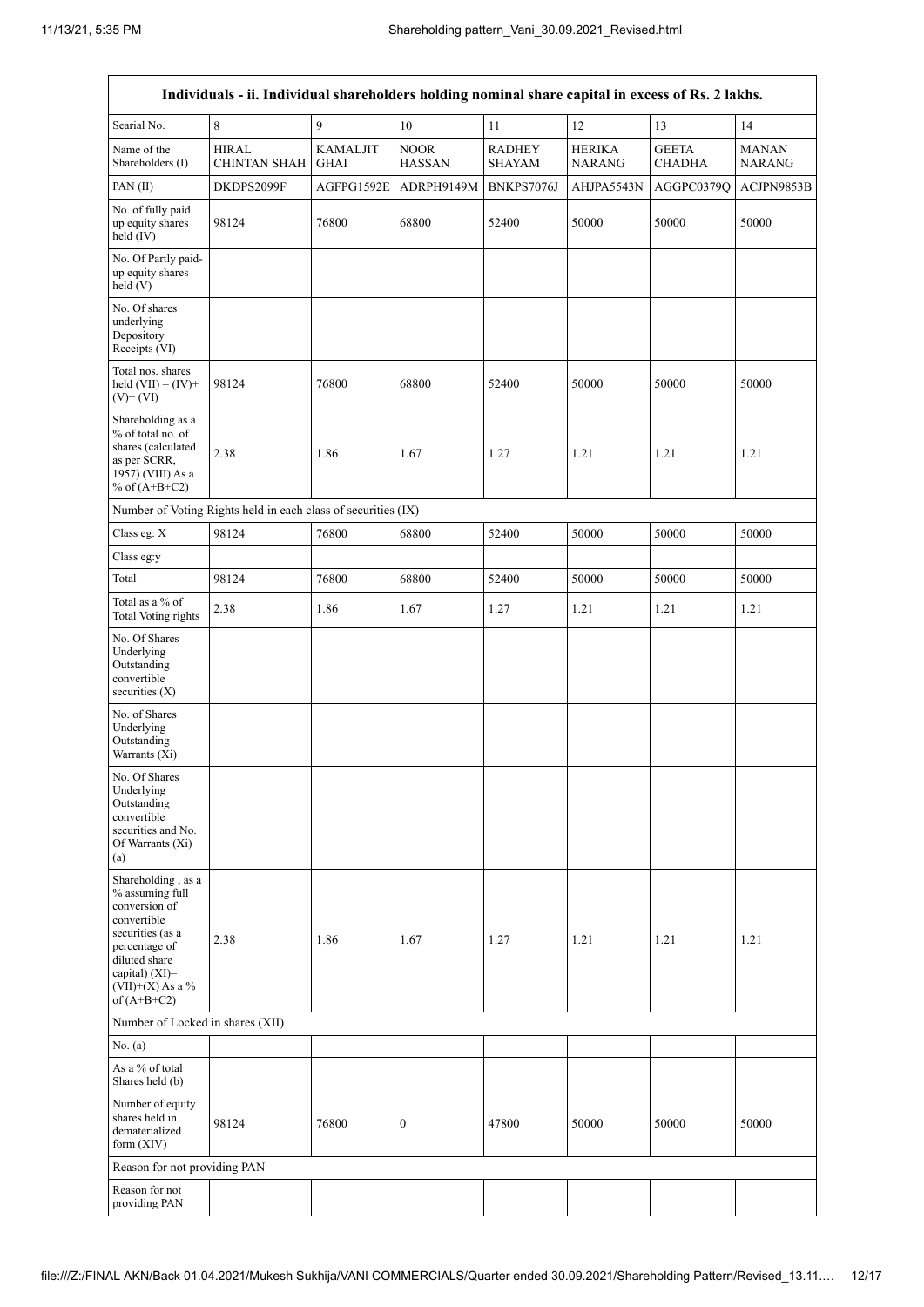| Individuals - ii. Individual shareholders holding nominal share capital in excess of Rs. 2 lakhs.                                                                                    |                               |                               |                  |                                 |                                        |                                 |
|--------------------------------------------------------------------------------------------------------------------------------------------------------------------------------------|-------------------------------|-------------------------------|------------------|---------------------------------|----------------------------------------|---------------------------------|
| Searial No.                                                                                                                                                                          | 15                            | 16                            | 17               | 18                              | 19                                     | 20                              |
| Name of the<br>Shareholders (I)                                                                                                                                                      | <b>MANSI</b><br><b>NARANG</b> | <b>RAJIV</b><br><b>CHADHA</b> | Naveen<br>Narang | <b>SUMITRA</b><br><b>NARANG</b> | <b>SATISH CHANDER</b><br><b>NARANG</b> | <b>BHALINDER</b><br><b>GHAI</b> |
| PAN(II)                                                                                                                                                                              | ABTPN4637N                    | AAFPC2849C                    | AADPN0344D       | AADPN0343E                      | AAAPN0874H                             | AGVPG6895Q                      |
| No. of fully paid<br>up equity shares<br>held $(IV)$                                                                                                                                 | 50000                         | 50000                         | 50000            | 50000                           | 50000                                  | 45250                           |
| No. Of Partly paid-<br>up equity shares<br>held (V)                                                                                                                                  |                               |                               |                  |                                 |                                        |                                 |
| No. Of shares<br>underlying<br>Depository<br>Receipts (VI)                                                                                                                           |                               |                               |                  |                                 |                                        |                                 |
| Total nos. shares<br>held $(VII) = (IV) +$<br>$(V)$ + $(VI)$                                                                                                                         | 50000                         | 50000                         | 50000            | 50000                           | 50000                                  | 45250                           |
| Shareholding as a<br>% of total no. of<br>shares (calculated<br>as per SCRR,<br>1957) (VIII) As a<br>% of $(A+B+C2)$                                                                 | 1.21                          | 1.21                          | 1.21             | 1.21                            | 1.21                                   | 1.1                             |
| Number of Voting Rights held in each class of securities (IX)                                                                                                                        |                               |                               |                  |                                 |                                        |                                 |
| Class eg: X                                                                                                                                                                          | 50000                         | 50000                         | 50000            | 50000                           | 50000                                  | 45250                           |
| Class eg:y                                                                                                                                                                           |                               |                               |                  |                                 |                                        |                                 |
| Total                                                                                                                                                                                | 50000                         | 50000                         | 50000            | 50000                           | 50000                                  | 45250                           |
| Total as a % of<br>Total Voting rights                                                                                                                                               | 1.21                          | 1.21                          | 1.21             | 1.21                            | 1.21                                   | 1.1                             |
| No. Of Shares<br>Underlying<br>Outstanding<br>convertible<br>securities $(X)$                                                                                                        |                               |                               |                  |                                 |                                        |                                 |
| No. of Shares<br>Underlying<br>Outstanding<br>Warrants (Xi)                                                                                                                          |                               |                               |                  |                                 |                                        |                                 |
| No. Of Shares<br>Underlying<br>Outstanding<br>convertible<br>securities and No.<br>Of Warrants (Xi)<br>(a)                                                                           |                               |                               |                  |                                 |                                        |                                 |
| Shareholding, as a<br>% assuming full<br>conversion of<br>convertible<br>securities (as a<br>percentage of<br>diluted share<br>capital) (XI)=<br>$(VII)+(X)$ As a %<br>of $(A+B+C2)$ | 1.21                          | 1.21                          | 1.21             | 1.21                            | 1.21                                   | 1.1                             |
| Number of Locked in shares (XII)                                                                                                                                                     |                               |                               |                  |                                 |                                        |                                 |
| No. (a)                                                                                                                                                                              |                               |                               |                  |                                 |                                        |                                 |
| As a % of total<br>Shares held (b)                                                                                                                                                   |                               |                               |                  |                                 |                                        |                                 |
| Number of equity<br>shares held in<br>dematerialized<br>form $(XIV)$                                                                                                                 | 50000                         | 50000                         | 50000            | 50000                           | 50000                                  | $\boldsymbol{0}$                |
| Reason for not providing PAN                                                                                                                                                         |                               |                               |                  |                                 |                                        |                                 |
| Reason for not<br>providing PAN                                                                                                                                                      |                               |                               |                  |                                 |                                        |                                 |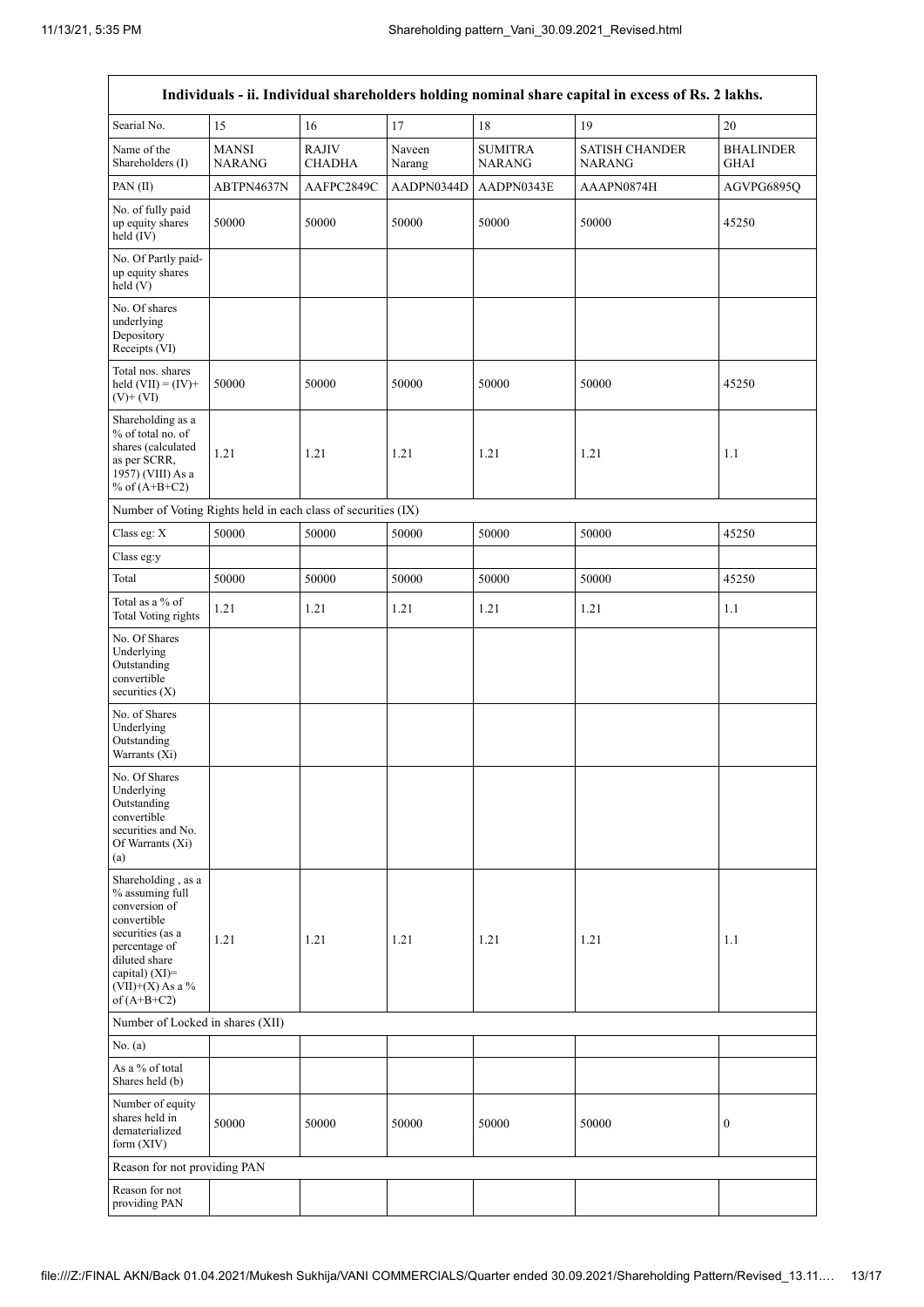|                                                                                                                                                                                      | Individuals - ii. Individual shareholders holding nominal share capital in excess of Rs. 2 lakhs. |
|--------------------------------------------------------------------------------------------------------------------------------------------------------------------------------------|---------------------------------------------------------------------------------------------------|
| Searial No.                                                                                                                                                                          |                                                                                                   |
| Name of the<br>Shareholders (I)                                                                                                                                                      | Click here to go back                                                                             |
| PAN (II)                                                                                                                                                                             | Total                                                                                             |
| No. of fully paid<br>up equity shares<br>held (IV)                                                                                                                                   | 1569904                                                                                           |
| No. Of Partly paid-<br>up equity shares<br>held (V)                                                                                                                                  |                                                                                                   |
| No. Of shares<br>underlying<br>Depository<br>Receipts (VI)                                                                                                                           |                                                                                                   |
| Total nos. shares<br>held $(VII) = (IV) +$<br>$(V)+(VI)$                                                                                                                             | 1569904                                                                                           |
| Shareholding as a<br>% of total no. of<br>shares (calculated<br>as per SCRR,<br>1957) (VIII) As a<br>% of $(A+B+C2)$                                                                 | 38.11                                                                                             |
|                                                                                                                                                                                      | Number of Voting Rights held in each class of securities (IX)                                     |
| Class eg: X                                                                                                                                                                          | 1569904                                                                                           |
| Class eg:y                                                                                                                                                                           |                                                                                                   |
| Total                                                                                                                                                                                | 1569904                                                                                           |
| Total as a % of<br><b>Total Voting rights</b>                                                                                                                                        | 38.11                                                                                             |
| No. Of Shares<br>Underlying<br>Outstanding<br>convertible<br>securities $(X)$                                                                                                        |                                                                                                   |
| No. of Shares<br>Underlying<br>Outstanding<br>Warrants (Xi)                                                                                                                          |                                                                                                   |
| No. Of Shares<br>Underlying<br>Outstanding<br>convertible<br>securities and No.<br>Of Warrants (Xi)<br>(a)                                                                           |                                                                                                   |
| Shareholding, as a<br>% assuming full<br>conversion of<br>convertible<br>securities (as a<br>percentage of<br>diluted share<br>capital) (XI)=<br>$(VII)+(X)$ As a %<br>of $(A+B+C2)$ | 38.11                                                                                             |
| Number of Locked in shares (XII)                                                                                                                                                     |                                                                                                   |
| No. (a)                                                                                                                                                                              |                                                                                                   |
| As a % of total<br>Shares held (b)                                                                                                                                                   |                                                                                                   |
| Number of equity<br>shares held in<br>dematerialized<br>form $(XIV)$                                                                                                                 | 1223304                                                                                           |
| Reason for not providing PAN                                                                                                                                                         |                                                                                                   |
| Reason for not<br>providing PAN                                                                                                                                                      |                                                                                                   |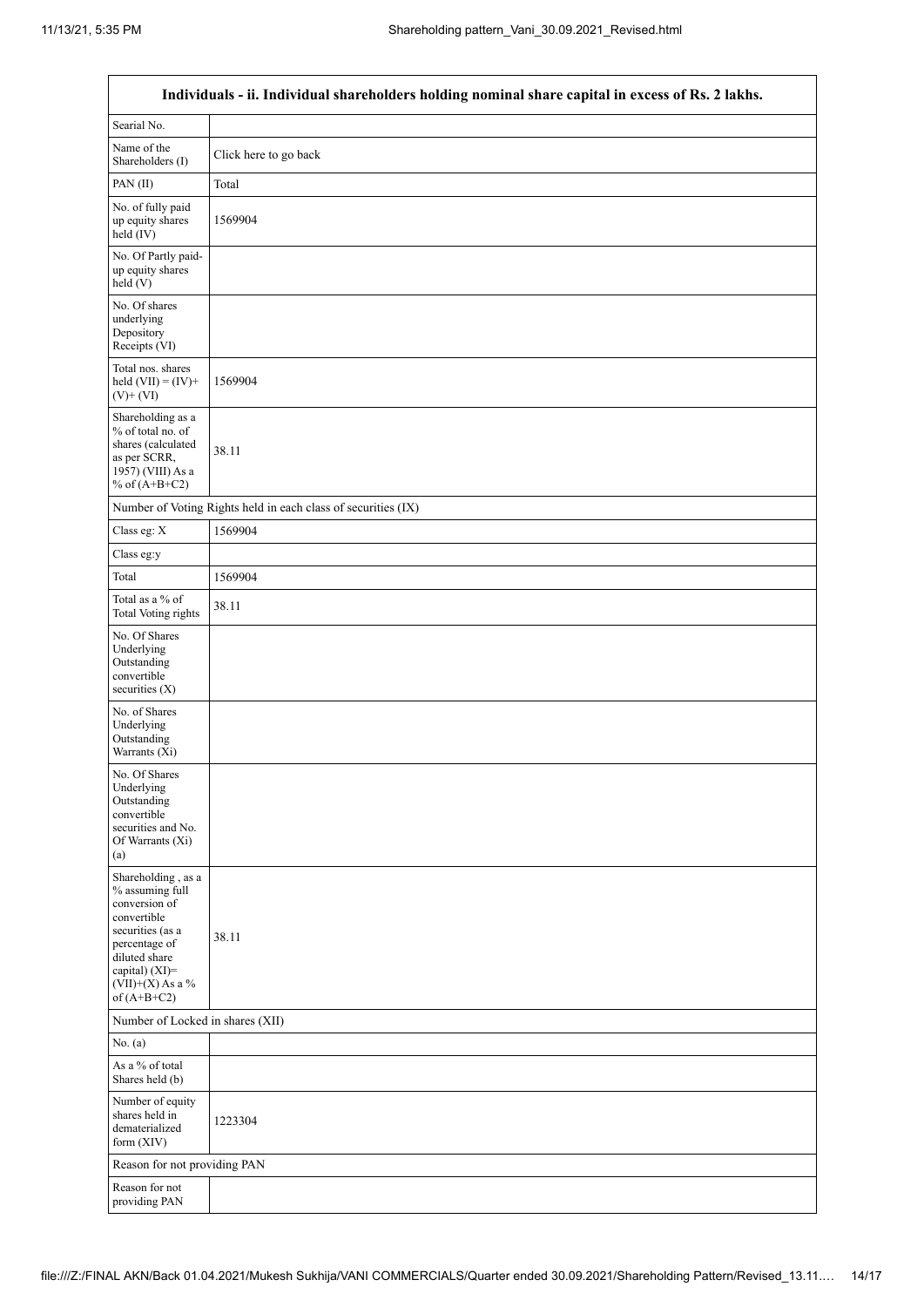| Any Other (specify)                                                                                                                                                                  |                                                               |                           |            |                         |                       |
|--------------------------------------------------------------------------------------------------------------------------------------------------------------------------------------|---------------------------------------------------------------|---------------------------|------------|-------------------------|-----------------------|
| Searial No.                                                                                                                                                                          | $\mathbf{1}$                                                  | $\overline{c}$            | 3          | $\overline{4}$          |                       |
| Category                                                                                                                                                                             | <b>Bodies Corporate</b>                                       | Non-Resident Indian (NRI) | <b>HUF</b> | <b>Clearing Members</b> |                       |
| Category / More<br>than 1 percentage                                                                                                                                                 | Category                                                      | Category                  | Category   | Category                |                       |
| Name of the<br>Shareholders (I)                                                                                                                                                      |                                                               |                           |            |                         | Click here to go back |
| PAN(II)                                                                                                                                                                              |                                                               |                           |            |                         | Total                 |
| No. of the<br>Shareholders (I)                                                                                                                                                       | 12                                                            | $\mathbf{1}$              | 12         | 2                       | 27                    |
| No. of fully paid<br>up equity shares<br>held $(IV)$                                                                                                                                 | 1141232                                                       | 9935                      | 410776     | 300                     | 1562243               |
| No. Of Partly paid-<br>up equity shares<br>held (V)                                                                                                                                  |                                                               |                           |            |                         |                       |
| No. Of shares<br>underlying<br>Depository<br>Receipts (VI)                                                                                                                           |                                                               |                           |            |                         |                       |
| Total nos. shares<br>held $(VII) = (IV) +$<br>$(V)+(VI)$                                                                                                                             | 1141232                                                       | 9935                      | 410776     | 300                     | 1562243               |
| Shareholding as a<br>% of total no. of<br>shares (calculated<br>as per SCRR,<br>1957) (VIII) As a<br>% of $(A+B+C2)$                                                                 | 27.7                                                          | 0.24                      | 9.97       | 0.01                    | 37.92                 |
|                                                                                                                                                                                      | Number of Voting Rights held in each class of securities (IX) |                           |            |                         |                       |
| Class eg: X                                                                                                                                                                          | 1141232                                                       | 9935                      | 410776     | 300                     | 1562243               |
| Class eg:y                                                                                                                                                                           |                                                               |                           |            |                         |                       |
| Total                                                                                                                                                                                | 1141232                                                       | 9935                      | 410776     | 300                     | 1562243               |
| Total as a % of<br>Total Voting rights                                                                                                                                               | 27.7                                                          | 0.24                      | 9.97       | 0.01                    | 37.92                 |
| No. Of Shares<br>Underlying<br>Outstanding<br>convertible<br>securities $(X)$                                                                                                        |                                                               |                           |            |                         |                       |
| No. of Shares<br>Underlying<br>Outstanding<br>Warrants (Xi)                                                                                                                          |                                                               |                           |            |                         |                       |
| No. Of Shares<br>Underlying<br>Outstanding<br>convertible<br>securities and No.<br>Of Warrants (Xi)<br>(a)                                                                           |                                                               |                           |            |                         |                       |
| Shareholding, as a<br>% assuming full<br>conversion of<br>convertible<br>securities (as a<br>percentage of<br>diluted share<br>capital) (XI)=<br>$(VII)+(X)$ As a %<br>of $(A+B+C2)$ | 27.7                                                          | 0.24                      | 9.97       | 0.01                    | 37.92                 |
| Number of Locked in shares (XII)                                                                                                                                                     |                                                               |                           |            |                         |                       |
| No. (a)                                                                                                                                                                              |                                                               |                           |            |                         |                       |
| As a % of total<br>Shares held (b)                                                                                                                                                   |                                                               |                           |            |                         |                       |
| Number of equity<br>shares held in<br>dematerialized<br>form (XIV)                                                                                                                   | 715132                                                        | 9935                      | 386376     | 300                     | 1111743               |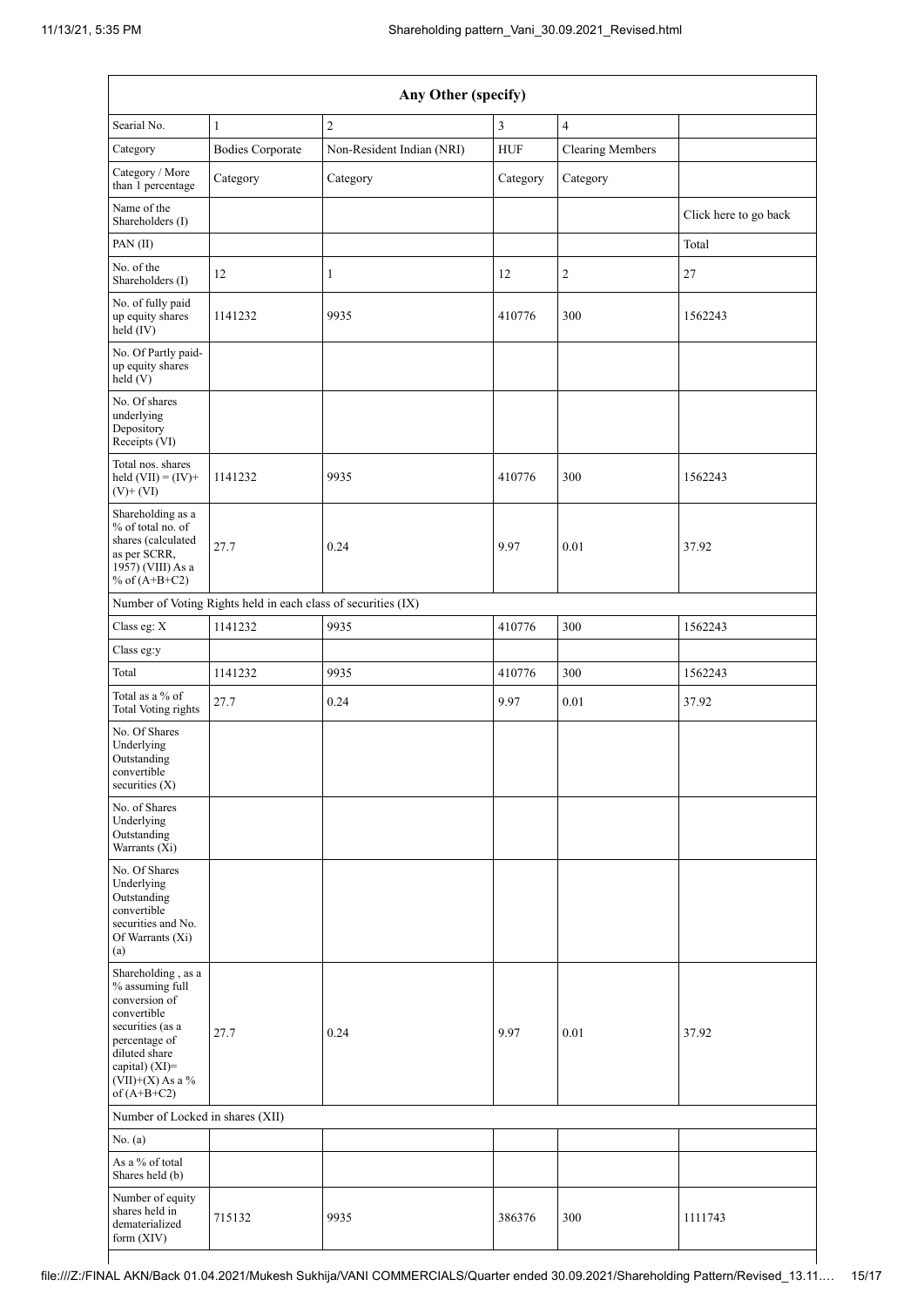| Reason for not providing PAN    |  |  |  |  |  |
|---------------------------------|--|--|--|--|--|
| Reason for not<br>providing PAN |  |  |  |  |  |